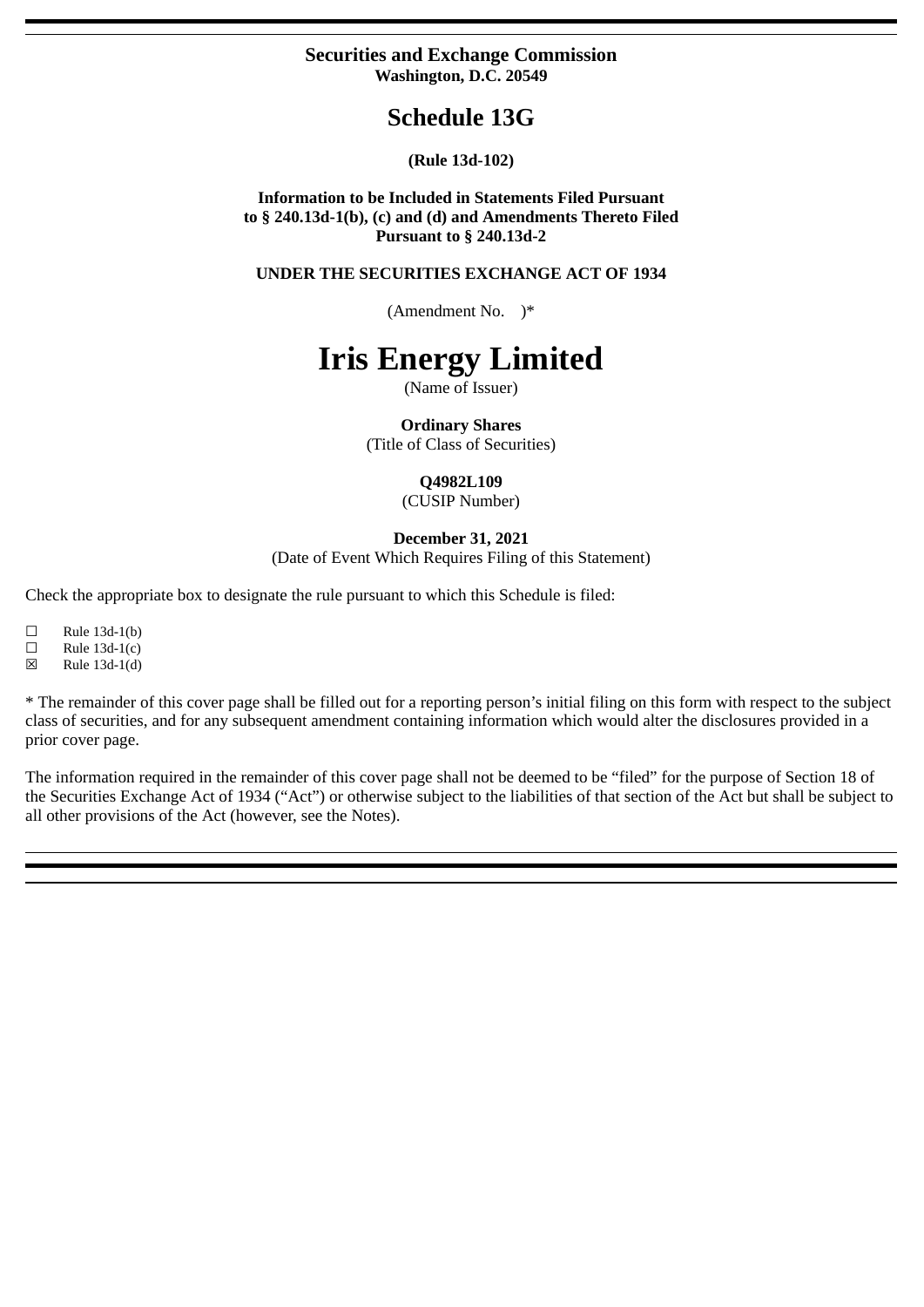| <b>CUSIP No. Q4982L109</b>                                             |                                                                                                              |                                                                  | Schedule 13G                                        | Page 1 of 7 |  |  |  |  |
|------------------------------------------------------------------------|--------------------------------------------------------------------------------------------------------------|------------------------------------------------------------------|-----------------------------------------------------|-------------|--|--|--|--|
| $\mathbf{1}$                                                           |                                                                                                              | <b>NAMES OF REPORTING PERSONS</b><br>The Awassi Capital Trust #2 |                                                     |             |  |  |  |  |
| $\overline{2}$                                                         | CHECK THE APPROPRIATE BOX IF A MEMBER OF A GROUP<br>(a)<br>$\Box(b)$                                         |                                                                  |                                                     |             |  |  |  |  |
| 3                                                                      | <b>SEC USE ONLY</b>                                                                                          |                                                                  |                                                     |             |  |  |  |  |
| 4                                                                      | <b>CITIZENSHIP OR PLACE OF ORGANIZATION</b><br><b>Australia</b>                                              |                                                                  |                                                     |             |  |  |  |  |
|                                                                        |                                                                                                              | 5                                                                | <b>SOLE VOTING POWER</b><br>$\overline{\mathbf{0}}$ |             |  |  |  |  |
| <b>NUMBER OF SHARES</b><br><b>BENEFICIALLY</b><br><b>OWNED BY EACH</b> |                                                                                                              | <b>SHARED VOTING POWER</b><br>6<br>6,000,000                     |                                                     |             |  |  |  |  |
| <b>REPORTING PERSON</b><br><b>WITH</b>                                 |                                                                                                              | 7                                                                | <b>SOLE DISPOSITIVE POWER</b><br>$\bf{0}$           |             |  |  |  |  |
|                                                                        |                                                                                                              | 8                                                                | <b>SHARED DISPOSITIVE POWER</b><br>6,000,000        |             |  |  |  |  |
| 9                                                                      | AGGREGATE AMOUNT BENEFICIALLY OWNED BY EACH REPORTING PERSON<br>6,000,000                                    |                                                                  |                                                     |             |  |  |  |  |
| 10                                                                     | CHECK IF THE AGGREGATE AMOUNT IN ROW (9) EXCLUDES CERTAIN SHARES (SEE INSTRUCTIONS)<br><b>Not Applicable</b> |                                                                  |                                                     |             |  |  |  |  |
| 11                                                                     | PERCENT OF CLASS REPRESENTED BY AMOUNT IN ROW (9)<br>10.7%                                                   |                                                                  |                                                     |             |  |  |  |  |
| 12                                                                     | TYPE OF REPORTING PERSON (SEE INSTRUCTIONS)<br>00                                                            |                                                                  |                                                     |             |  |  |  |  |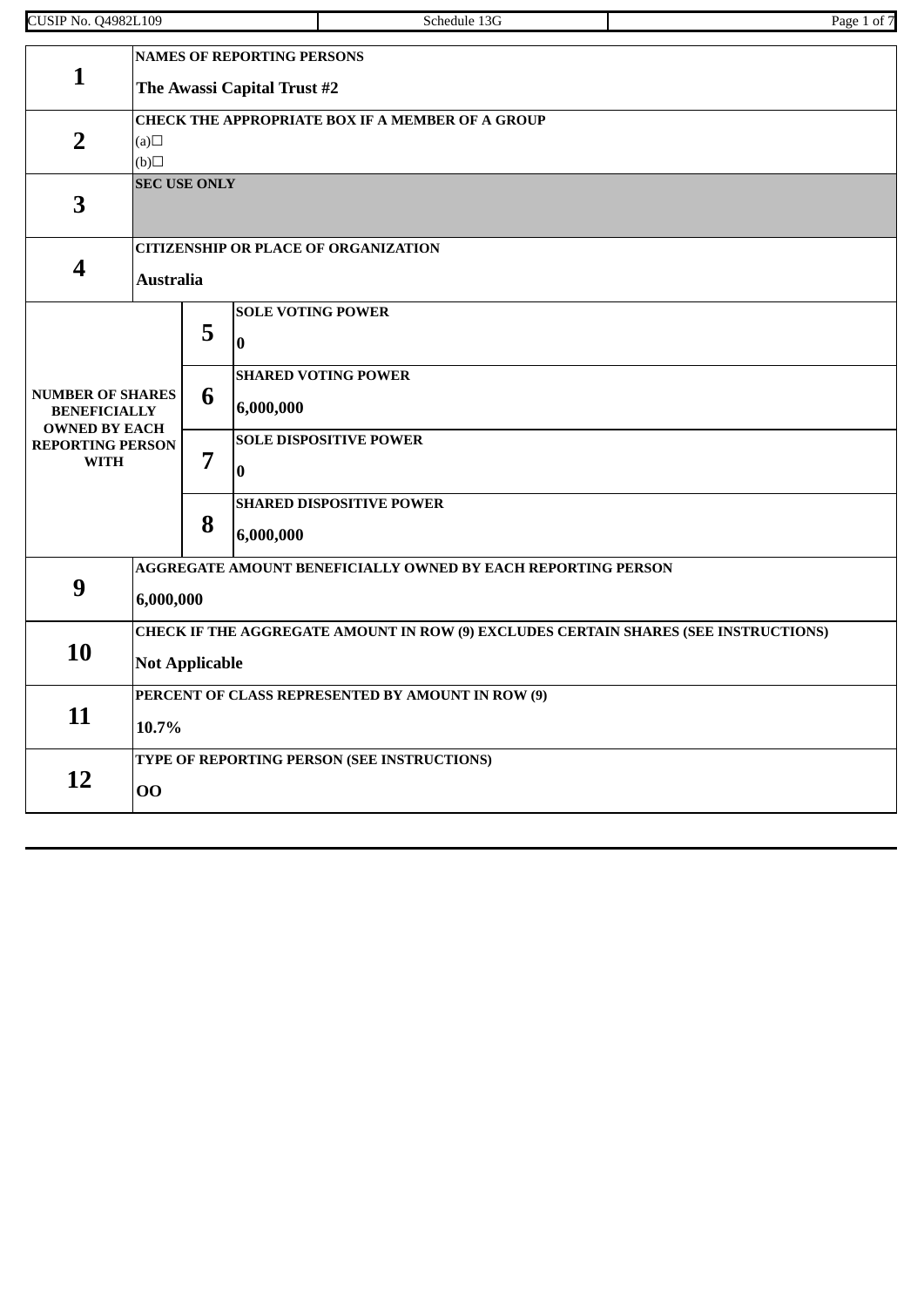| <b>CUSIP No. Q4982L109</b>                                             |                                                                                                              |                                                                                          | Schedule 13G                                 | Page 2 of 7 |  |  |  |  |
|------------------------------------------------------------------------|--------------------------------------------------------------------------------------------------------------|------------------------------------------------------------------------------------------|----------------------------------------------|-------------|--|--|--|--|
| 1                                                                      |                                                                                                              | <b>NAMES OF REPORTING PERSONS</b><br>Awassi Capital Holdings 2 Pty Ltd (ACN 629 819 978) |                                              |             |  |  |  |  |
| $\overline{2}$                                                         | <b>CHECK THE APPROPRIATE BOX IF A MEMBER OF A GROUP</b><br>(a)<br>(b)                                        |                                                                                          |                                              |             |  |  |  |  |
| 3                                                                      | <b>SEC USE ONLY</b>                                                                                          |                                                                                          |                                              |             |  |  |  |  |
| 4                                                                      | <b>CITIZENSHIP OR PLACE OF ORGANIZATION</b><br><b>Australia</b>                                              |                                                                                          |                                              |             |  |  |  |  |
|                                                                        |                                                                                                              | 5                                                                                        | <b>SOLE VOTING POWER</b><br>$\bf{0}$         |             |  |  |  |  |
| <b>NUMBER OF SHARES</b><br><b>BENEFICIALLY</b><br><b>OWNED BY EACH</b> |                                                                                                              | 6                                                                                        | <b>SHARED VOTING POWER</b><br>6,000,000      |             |  |  |  |  |
| <b>REPORTING PERSON</b><br><b>WITH</b>                                 |                                                                                                              | 7                                                                                        | <b>SOLE DISPOSITIVE POWER</b><br>$\bf{0}$    |             |  |  |  |  |
|                                                                        |                                                                                                              | 8                                                                                        | <b>SHARED DISPOSITIVE POWER</b><br>6,000,000 |             |  |  |  |  |
| 9                                                                      | AGGREGATE AMOUNT BENEFICIALLY OWNED BY EACH REPORTING PERSON<br>6,000,000                                    |                                                                                          |                                              |             |  |  |  |  |
| 10                                                                     | CHECK IF THE AGGREGATE AMOUNT IN ROW (9) EXCLUDES CERTAIN SHARES (SEE INSTRUCTIONS)<br><b>Not Applicable</b> |                                                                                          |                                              |             |  |  |  |  |
| 11                                                                     | PERCENT OF CLASS REPRESENTED BY AMOUNT IN ROW (9)<br>10.7%                                                   |                                                                                          |                                              |             |  |  |  |  |
| <b>12</b>                                                              | TYPE OF REPORTING PERSON (SEE INSTRUCTIONS)<br>CO                                                            |                                                                                          |                                              |             |  |  |  |  |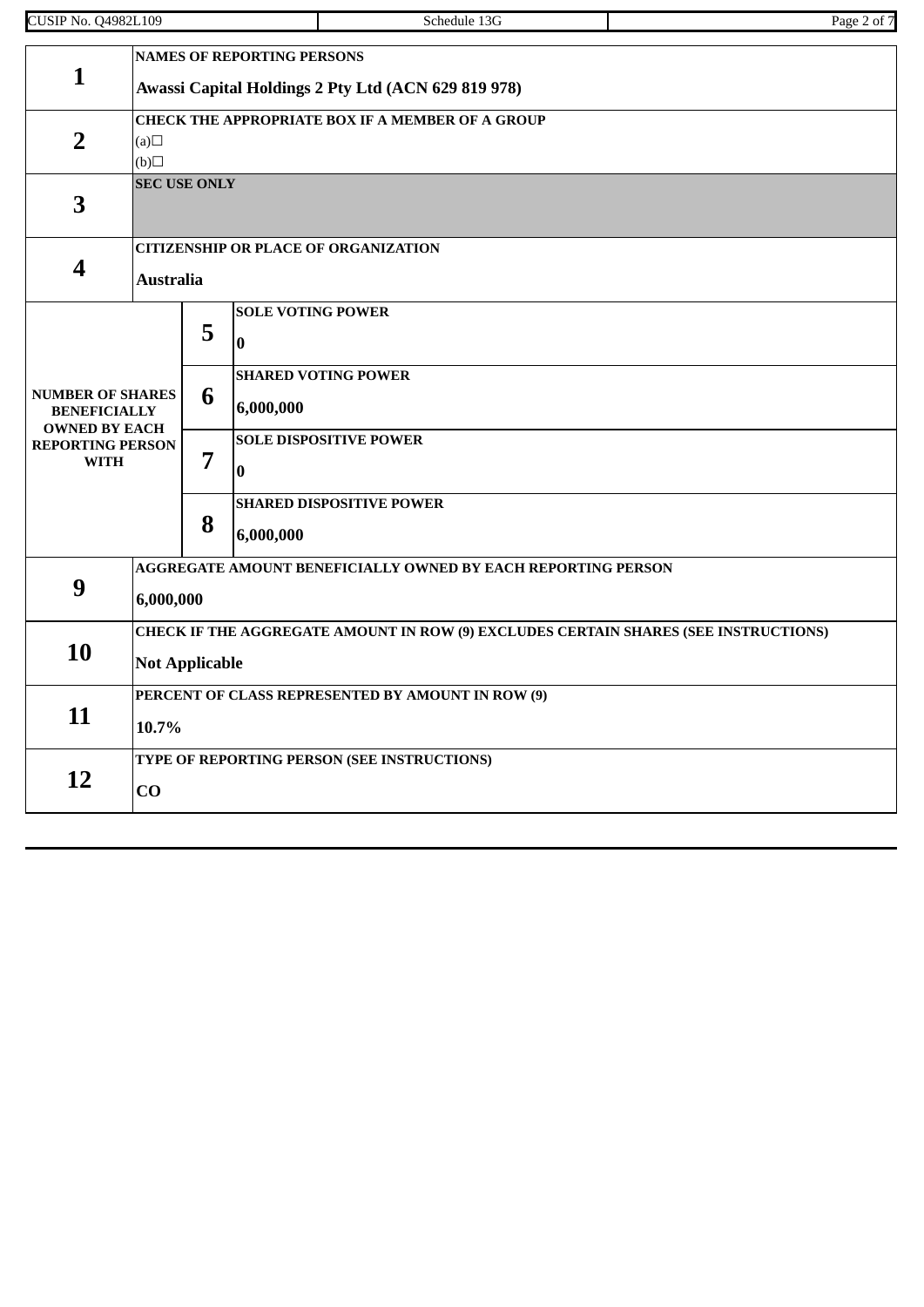| <b>CUSIP No. Q4982L109</b>                                             |                                                                                                              |   |                                      | Schedule 13G                    | Page 3 of 7 |  |  |  |
|------------------------------------------------------------------------|--------------------------------------------------------------------------------------------------------------|---|--------------------------------------|---------------------------------|-------------|--|--|--|
| $\mathbf{1}$                                                           | <b>NAMES OF REPORTING PERSONS</b><br><b>Daniel John Roberts</b>                                              |   |                                      |                                 |             |  |  |  |
| $\overline{2}$                                                         | <b>CHECK THE APPROPRIATE BOX IF A MEMBER OF A GROUP</b><br>(a)<br>(b)                                        |   |                                      |                                 |             |  |  |  |
| 3                                                                      | <b>SEC USE ONLY</b>                                                                                          |   |                                      |                                 |             |  |  |  |
| $\overline{\mathbf{4}}$                                                | <b>CITIZENSHIP OR PLACE OF ORGANIZATION</b><br><b>Australia</b>                                              |   |                                      |                                 |             |  |  |  |
|                                                                        |                                                                                                              | 5 | <b>SOLE VOTING POWER</b><br>$\bf{0}$ |                                 |             |  |  |  |
| <b>NUMBER OF SHARES</b><br><b>BENEFICIALLY</b><br><b>OWNED BY EACH</b> |                                                                                                              | 6 | 6,000,000                            | <b>SHARED VOTING POWER</b>      |             |  |  |  |
| <b>REPORTING PERSON</b><br><b>WITH</b>                                 |                                                                                                              | 7 | $\bf{0}$                             | <b>SOLE DISPOSITIVE POWER</b>   |             |  |  |  |
|                                                                        |                                                                                                              | 8 | 6,000,000                            | <b>SHARED DISPOSITIVE POWER</b> |             |  |  |  |
| 9                                                                      | AGGREGATE AMOUNT BENEFICIALLY OWNED BY EACH REPORTING PERSON<br>6,000,000                                    |   |                                      |                                 |             |  |  |  |
| 10                                                                     | CHECK IF THE AGGREGATE AMOUNT IN ROW (9) EXCLUDES CERTAIN SHARES (SEE INSTRUCTIONS)<br><b>Not Applicable</b> |   |                                      |                                 |             |  |  |  |
| 11                                                                     | PERCENT OF CLASS REPRESENTED BY AMOUNT IN ROW (9)<br>10.7%                                                   |   |                                      |                                 |             |  |  |  |
| 12                                                                     | TYPE OF REPORTING PERSON (SEE INSTRUCTIONS)<br>IN                                                            |   |                                      |                                 |             |  |  |  |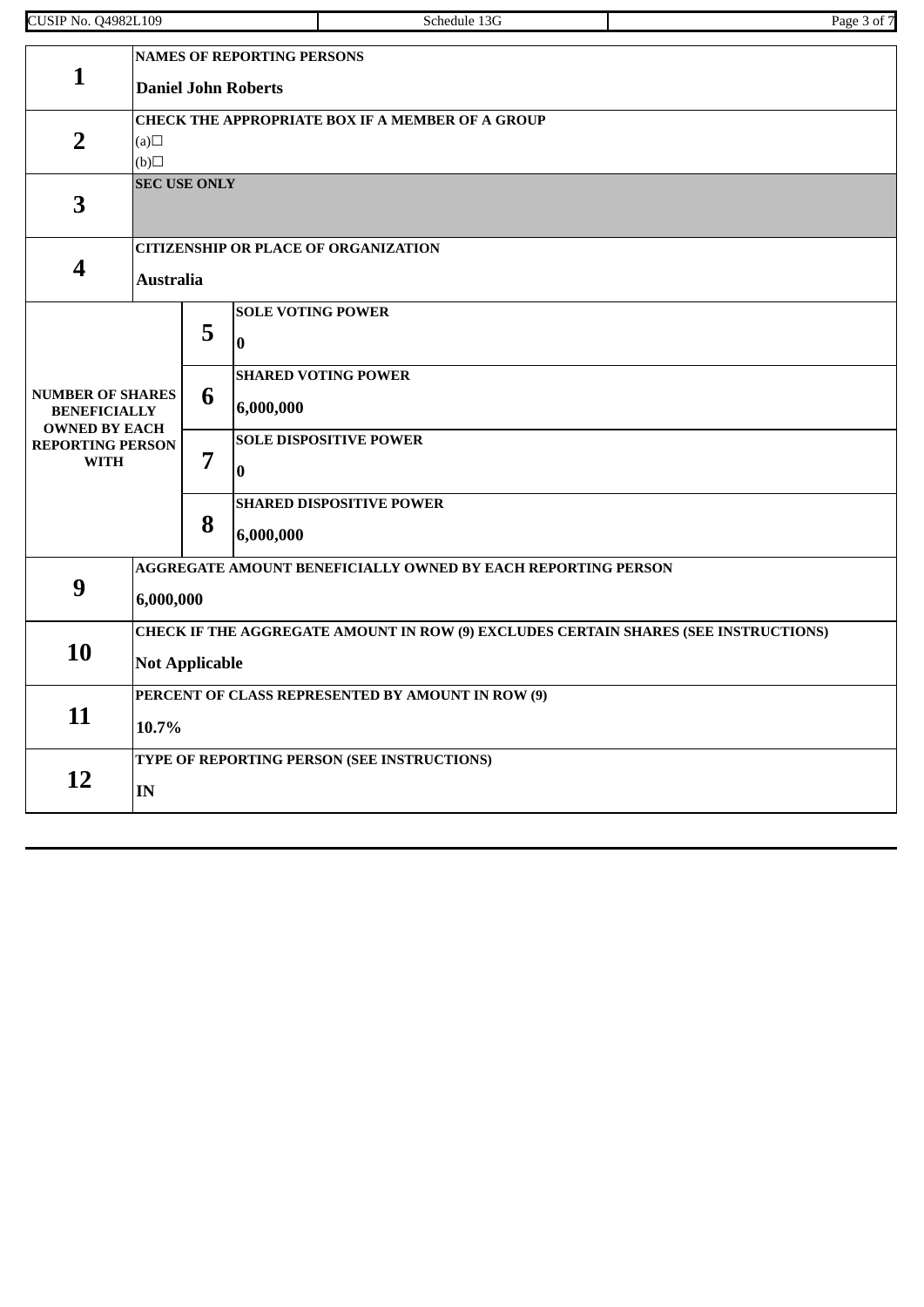| <b>CUSIP No. Q4982L109</b> |                 |                                                         | Schedule 13G                                                                                                                                                                | Page 4 of 7 |
|----------------------------|-----------------|---------------------------------------------------------|-----------------------------------------------------------------------------------------------------------------------------------------------------------------------------|-------------|
| ITEM 1.                    | (a)             | Name of Issuer:                                         |                                                                                                                                                                             |             |
|                            |                 | Iris Energy Limited (the "Issuer").                     |                                                                                                                                                                             |             |
|                            | (b)             | <b>Address of Issuer's Principal Executive Offices:</b> |                                                                                                                                                                             |             |
|                            |                 |                                                         | Level 21, 60 Margaret Street, Sydney, NSW 2000 Australia                                                                                                                    |             |
| ITEM 2.                    | (a)             | <b>Name of Person Filing:</b>                           |                                                                                                                                                                             |             |
|                            |                 |                                                         | Each of the following is hereinafter individually referred to as a "Reporting Person" and collectively as the<br>"Reporting Persons." This statement is filed on behalf of: |             |
|                            |                 | The Awassi Capital Trust #2<br>Daniel John Roberts      | Awassi Capital Holdings 2 Pty Ltd (ACN 629 819 978) ("Awassi Capital 2")                                                                                                    |             |
|                            | (b)             | <b>Address or Principal Business Office:</b>            |                                                                                                                                                                             |             |
|                            |                 | Sydney, NSW 2000 Australia.                             | The business address of the Reporting Persons is c/o Iris Energy Limited, Level 21, 60 Margaret Street,                                                                     |             |
|                            | (c)             | <b>Citizenship of each Reporting Person is:</b>         |                                                                                                                                                                             |             |
|                            |                 | Roberts is a citizen of Australia.                      | Each of The Awassi Capital Trust #2 and Awassi Capital 2 is organized under the laws of Australia. Mr.                                                                      |             |
|                            | (d)             | <b>Title of Class of Securities:</b>                    |                                                                                                                                                                             |             |
|                            |                 | Ordinary Shares ("Ordinary Shares").                    |                                                                                                                                                                             |             |
|                            | (e)             | <b>CUSIP Number:</b>                                    |                                                                                                                                                                             |             |
|                            |                 | Q4982L109                                               |                                                                                                                                                                             |             |
| ITEM 3.                    |                 |                                                         |                                                                                                                                                                             |             |
|                            | Not applicable. |                                                         |                                                                                                                                                                             |             |

**(a-c)**

The ownership information presented below represents beneficial ownership of Ordinary Shares of the Issuer as of December 31, 2021, based upon 56,036,108 Ordinary Shares outstanding as of December 31, 2021 (55,036,108 Ordinary Shares outstanding plus 1,000,000 Ordinary Shares issuable upon the exercise of options that are immediately exercisable or exercisable by each Reporting Person within 60 days of December 31, 2021).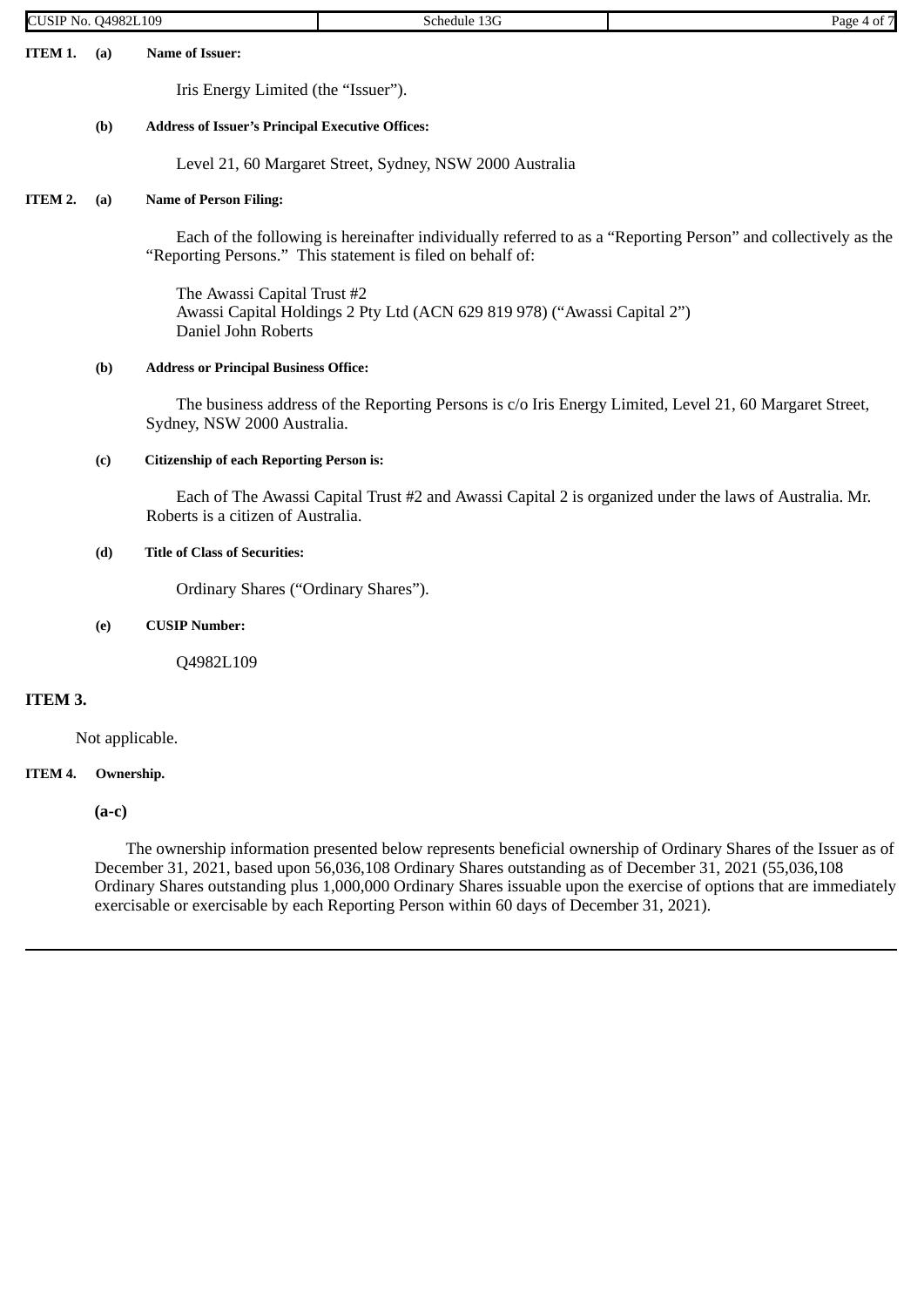| <b>CUSIP No. Q4982L109</b>                             |                               |           | Schedule 13G                              |                                      |                                                                   | Page 5 of 7                                                                |  |
|--------------------------------------------------------|-------------------------------|-----------|-------------------------------------------|--------------------------------------|-------------------------------------------------------------------|----------------------------------------------------------------------------|--|
|                                                        | <b>Amount</b><br>beneficially | Percent   | Sole power<br>to vote or to<br>direct the | <b>Shared power</b><br>to vote or to | Sole<br>power to<br>dispose or<br>to direct<br>the<br>disposition | <b>Shared</b><br>power to<br>dispose or<br>to direct<br>the<br>disposition |  |
| <b>Reporting Person</b>                                | owned                         | of class: | vote:                                     | direct the vote:                     | of:                                                               | of:                                                                        |  |
| The Awassi Capital Trust #2                            | 6.000.000                     | 10.7%     | $\overline{0}$                            | 6,000,000                            | $\overline{0}$                                                    | 6,000,000                                                                  |  |
| Awassi Capital Holdings 2 Pty Ltd<br>(ACN 629 819 978) | 6,000,000                     | 10.7%     |                                           | 6,000,000                            |                                                                   | 6,000,000                                                                  |  |
| Daniel John Roberts                                    | 6,000,000                     | 10.7%     | $\overline{0}$                            | 6,000,000                            | $\overline{0}$                                                    | 6,000,000                                                                  |  |

The Awassi Capital Trust #2 is the record holder of 6,000,000 Ordinary Shares (including 1,000,000 Ordinary Shares issuable upon the exercise of options that are immediately exercisable or exercisable within 60 days of December 31, 2021). Mr. Roberts is the sole shareholder of Awassi Capital 2, which is the trustee for The Awassi Capital Trust #2. As a result, each of the Reporting Persons may be deemed to share beneficial ownership over the securities reported herein.

## **ITEM 5. Ownership of Five Percent or Less of a Class.**

Not applicable.

#### **ITEM 6. Ownership of More than Five Percent on Behalf of Another Person.**

Not applicable.

# ITEM 7. Identification and Classification of the Subsidiary Which Acquired the Security Being Reported on By the Parent Holding Company.

Not applicable.

# **ITEM 8. Identification and Classification of Members of the Group.**

Not applicable.

#### **ITEM 9. Notice of Dissolution of Group.**

Not applicable.

# **ITEM 10. Certification.**

Not applicable.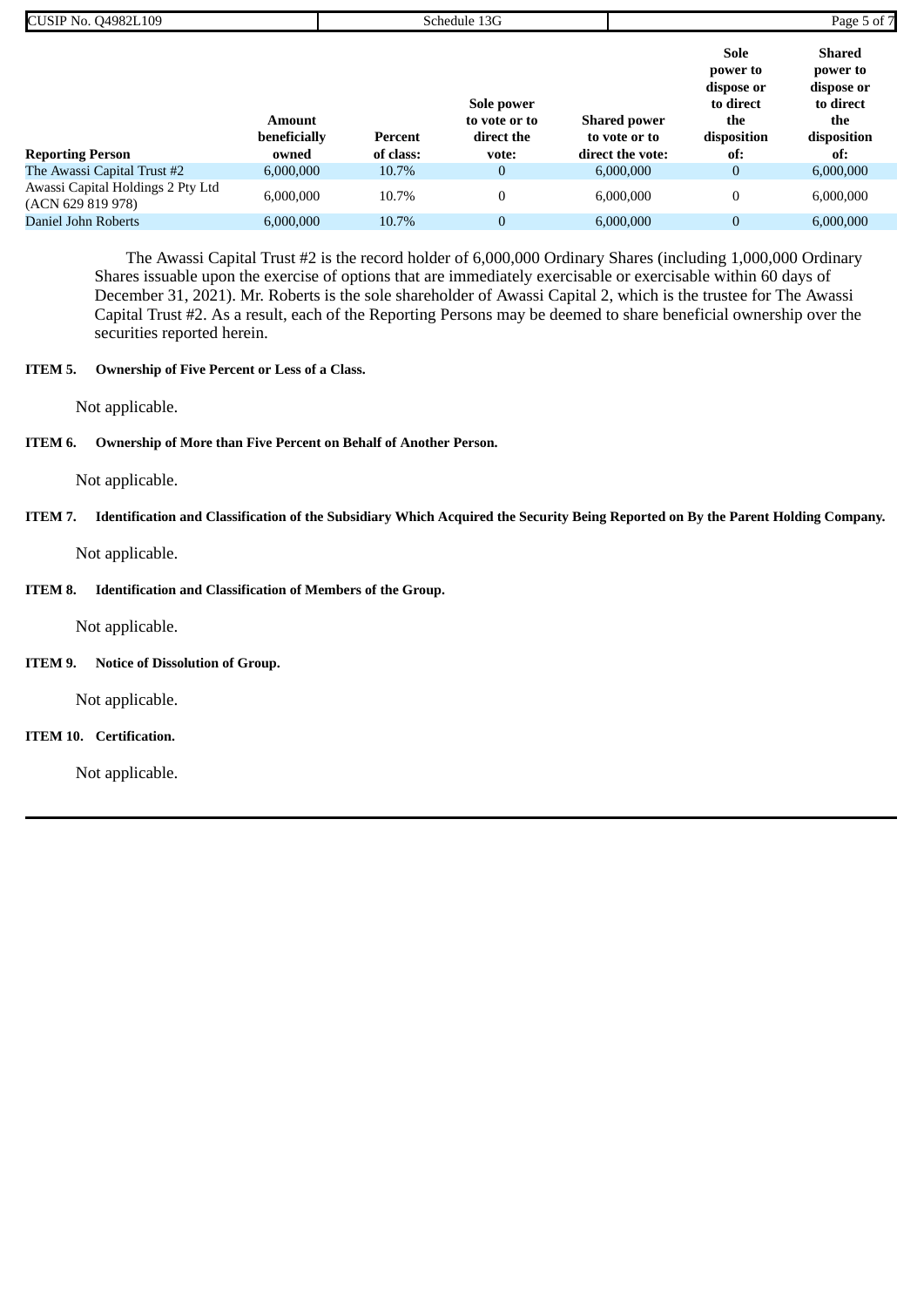| <b>CUSIP</b><br>24982L109<br>D<br>No. | 13G<br>chedule | Page |
|---------------------------------------|----------------|------|

## **SIGNATURE**

After reasonable inquiry and to the best of my knowledge and belief, I certify that the information set forth in this statement is true, complete and correct.

**Date**: February 14, 2022

#### **The Awassi Capital Trust #2**

By: Awassi Capital Holdings 2 Pty Ltd (ACN 629 819 978), its trustee

By: /s/ Daniel John Roberts Name: Daniel John Roberts Title: Director

#### **Awassi Capital Holdings 2 Pty Ltd (ACN 629 819 978)**

By: /s/ Daniel John Roberts Name: Daniel John Roberts Title: Director

**Daniel John Roberts**

/s/ Daniel John Roberts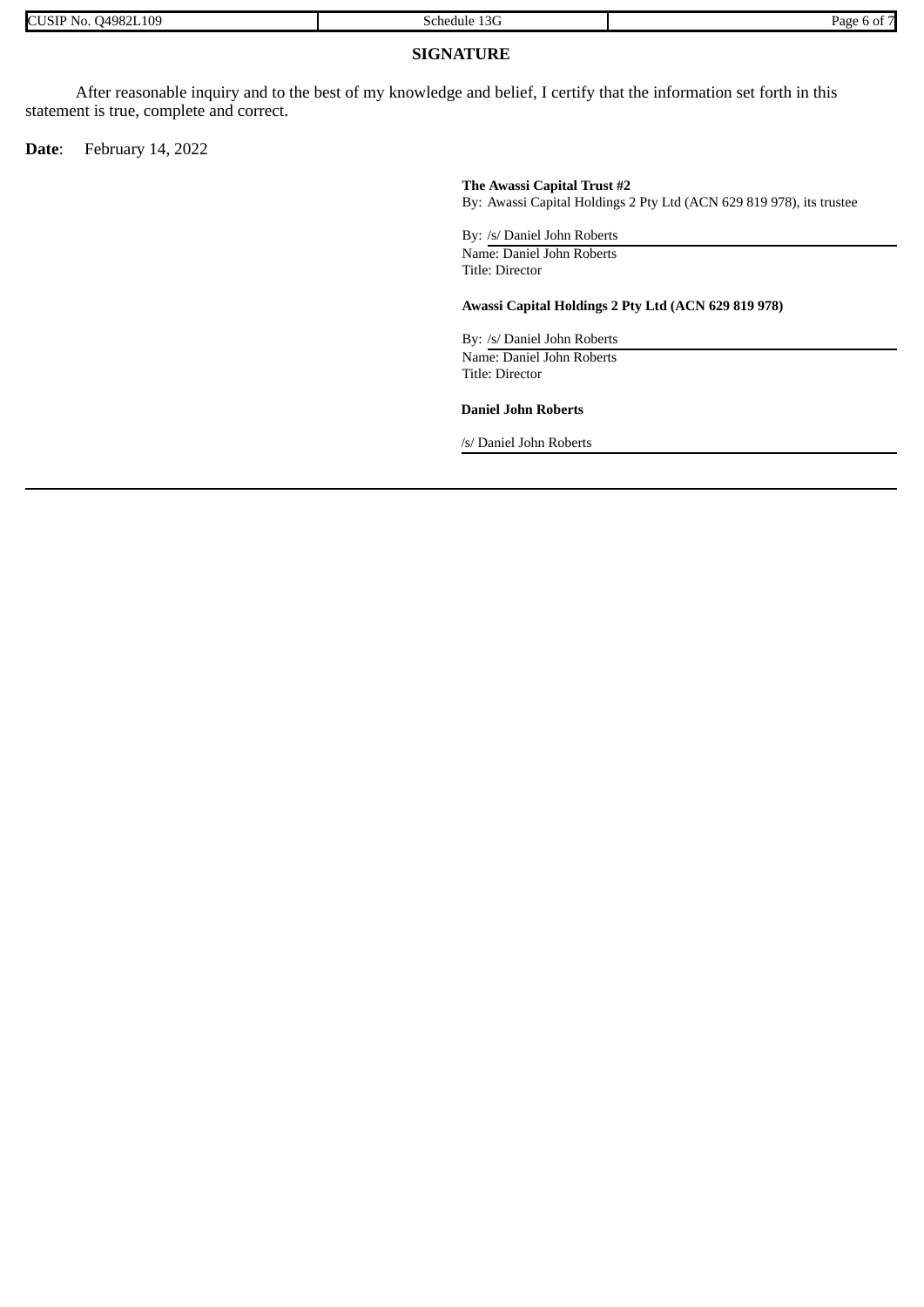| <b>CUSIP No. Q4982L109</b> |                         | Schedule 13G            | Page 7 of 7 |
|----------------------------|-------------------------|-------------------------|-------------|
|                            |                         | <b>LIST OF EXHIBITS</b> |             |
| <b>Exhibit No.</b>         | <b>Description</b>      |                         |             |
| <u>99</u>                  | Joint Filing Agreement. |                         |             |